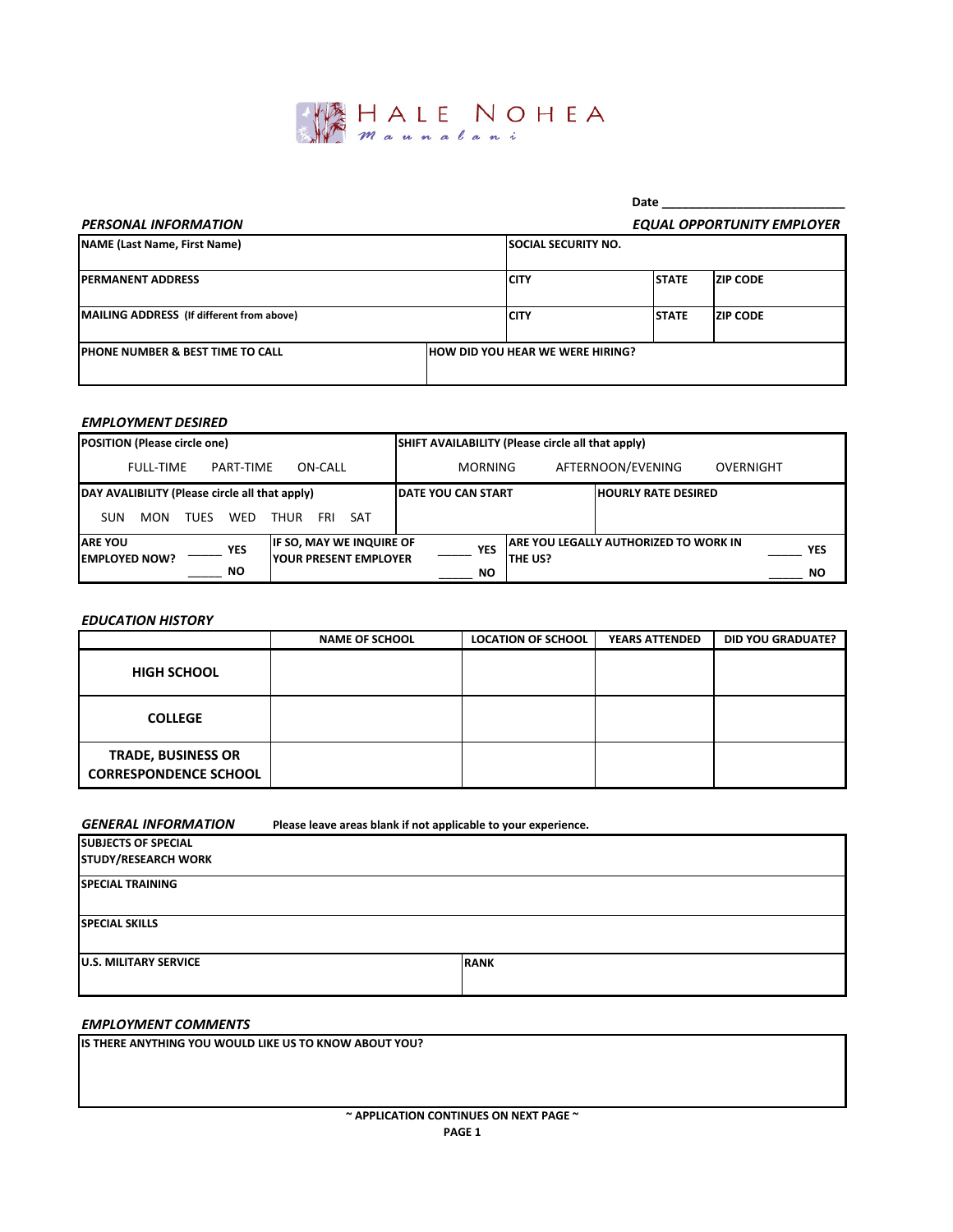### FORMER EMPLOYERS (List below your last four employers, starting with the most recent first)

| <b>1. NAME OF EMPLOYER</b> | <b>START DATE - END DATE</b><br>(Month/Year - Month/Year) | <b>HOURLY RATE</b> | <b>POSITION</b> | <b>SUPERVISOR CONTACT</b><br><b>NUMBER</b> |
|----------------------------|-----------------------------------------------------------|--------------------|-----------------|--------------------------------------------|
|                            |                                                           |                    |                 |                                            |
|                            |                                                           |                    |                 |                                            |
| <b>EMPLOYER ADDRESS</b>    | <b>DUTIES &amp; RESPONSIBILITIES</b>                      |                    |                 | <b>REASON FOR LEAVING</b>                  |
|                            |                                                           |                    |                 |                                            |
|                            |                                                           |                    |                 |                                            |

| <b>2. NAME OF EMPLOYER</b> | <b>START DATE - END DATE</b><br>(Month/Year - Month/Year) | <b>HOURLY RATE</b> | <b>POSITION</b> | <b>SUPERVISOR CONTACT</b><br><b>NUMBER</b> |
|----------------------------|-----------------------------------------------------------|--------------------|-----------------|--------------------------------------------|
|                            |                                                           |                    |                 |                                            |
|                            |                                                           |                    |                 |                                            |
| <b>EMPLOYER ADDRESS</b>    | <b>DUTIES &amp; RESPONSIBILITIES</b>                      |                    |                 | <b>REASON FOR LEAVING</b>                  |
|                            |                                                           |                    |                 |                                            |
|                            |                                                           |                    |                 |                                            |

| <b>3. NAME OF EMPLOYER</b> | <b>START DATE - END DATE</b><br>(Month/Year - Month/Year) | <b>HOURLY RATE</b> | <b>POSITION</b> | <b>SUPERVISOR CONTACT</b><br><b>NUMBER</b> |
|----------------------------|-----------------------------------------------------------|--------------------|-----------------|--------------------------------------------|
|                            |                                                           |                    |                 |                                            |
|                            |                                                           |                    |                 |                                            |
| <b>EMPLOYER ADDRESS</b>    | <b>DUTIES &amp; RESPONSIBILITIES</b>                      |                    |                 | <b>REASON FOR LEAVING</b>                  |
|                            |                                                           |                    |                 |                                            |
|                            |                                                           |                    |                 |                                            |
|                            |                                                           |                    |                 |                                            |

| <b>4. NAME OF EMPLOYER</b> | <b>START DATE - END DATE</b><br>(Month/Year - Month/Year) | <b>HOURLY RATE</b> | <b>POSITION</b> | <b>SUPERVISOR CONTACT</b><br><b>NUMBER</b> |
|----------------------------|-----------------------------------------------------------|--------------------|-----------------|--------------------------------------------|
|                            |                                                           |                    |                 |                                            |
|                            |                                                           |                    |                 |                                            |
| <b>EMPLOYER ADDRESS</b>    | <b>DUTIES &amp; RESPONSIBILITIES</b>                      |                    |                 | <b>REASON FOR LEAVING</b>                  |
|                            |                                                           |                    |                 |                                            |
|                            |                                                           |                    |                 |                                            |

 $\sim$  APPLICATION CONTINUES ON NEXT PAGE  $\sim$ 

|--|--|